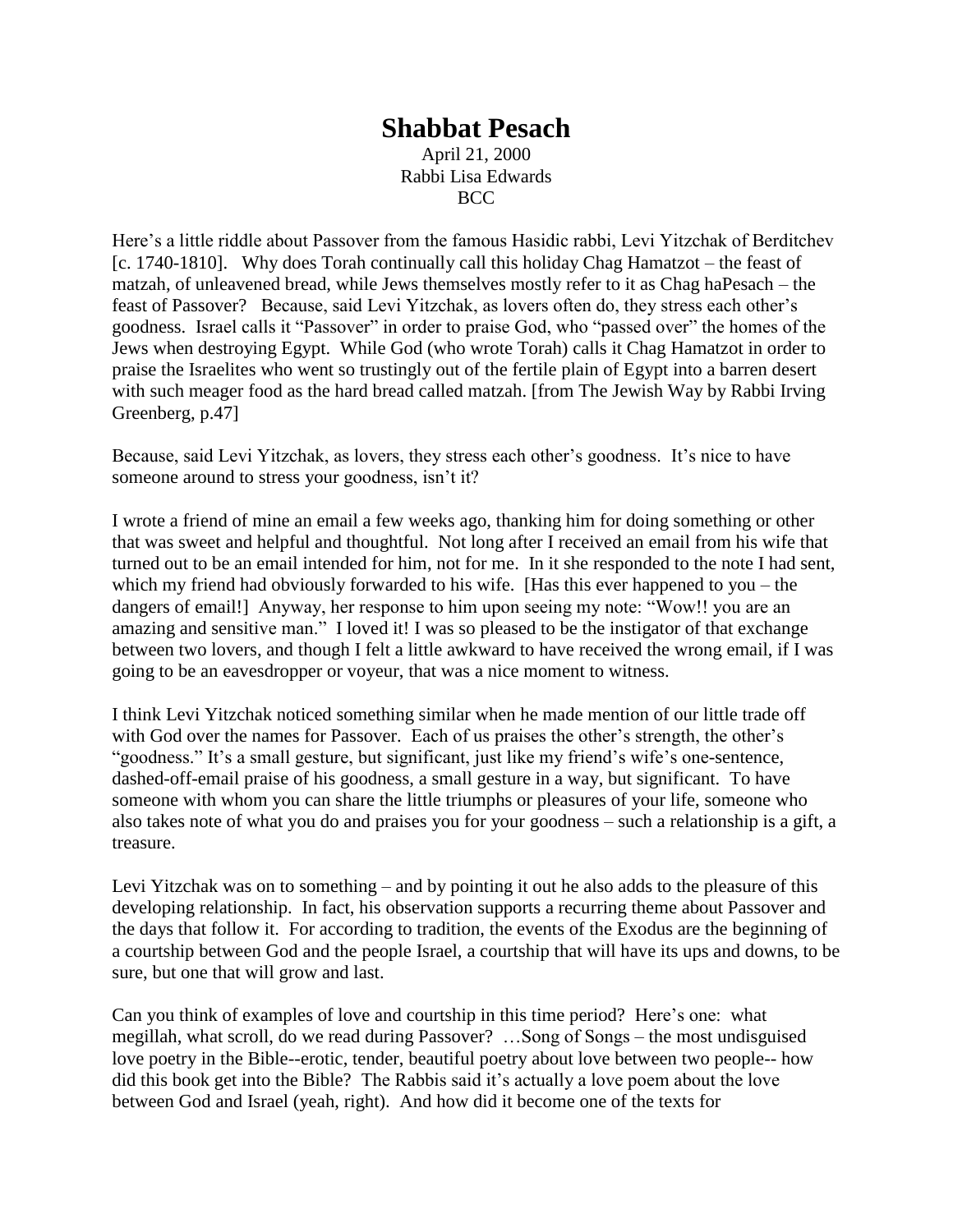Pesach? Because Pesach is the beginning of love between a people and their God. So if the courtship begins with the going out, the escape from Egypt and the entrance into the wilderness, when's the wedding? Right…Shavuot. For also in Jewish tradition, God's giving of Torah to the Israelites at Mt. Sinai is perceived as the wedding between God and God's people. The Ketubah, the written marriage contract, is the Torah itself. And Mt. Sinai, under which the people stand during God's revelation, is, according to this version of the story, the chupah, the wedding canopy. Listen to the wedding vow that God makes there: "If you will listen to my voice and keep my covenant (brit), you shall be to me a special-treasure from among all peoples."[Ex. 19:5] Isn't that what a wedding vow is? When one says to another, "I will separate you out from among all others, you alone will be my special-treasure."

This scenario explains too the period we entered into last night, the period of the counting of the omer, in which we count the days between the second night of Passover (after we left Egypt, finally a free people) up to the night before Shavuot. 7 weeks we count, day by day, 49 days. We count, say our sages, as one counts the days while waiting for the arrival of a beloved friend. . .or as we might count the days until our wedding day, providing we are marrying our own true love.

Also on the days of Pesach we stray from the chronological Torah portions which would be in Leviticus, and head back for a week's vacation to the Book of Exodus and the story of the Exodus.

I chose this week's Torah verse from that special portion for the Shabbat/3rd day of Pesach because the verse furthers the love story, in a way. It comes in the midst of an almost playful conversation between God and Moses, a conversation that turns quite serious though. It takes place at a later stage in the Exodus story, after the golden calf and the broken tablets, when it is time to move on, to create a new covenant. Moses says to God something to the effect of, "look, you're saying lead this people forward again, but you haven't told me who's going with us. I'm not doing this alone." And God answers, sort of sweetly, I think: "If My presence were to go (with you), would I cause you to rest easy?" And Moses answers, less sweetly-- sort of teasingly, I think: im-ayn panecha hol-khim, al ta-ah-leinu mi-zeh "If Your presence doesn't go with us, do not bring us up from here!" [Ex. 33:13-15] Their exchange leads to agreement. God agrees to do as Moses asks, saying, "for you have truly gained favor in My eyes,"[17] at which point Moses asks to behold God's Presence, and God answers, "I will make all My goodness pass before you – kol-tu-VI al panekha." [v.19] Why do we read this passage on Passover?

Remember what Levi Yitzhak said about God and Israel? That as lovers, they stress each other's goodness. Sometimes we assume that when people fall in love with one another they automatically see all of their lover's goodness, and see only goodness in their lover. But it doesn't just happen, does it, that someone comes along and sees someone else's goodness? At least it doesn't happen in a vacuum. We see one another's goodness when we show one another our goodness, when we find ourselves willing to reveal our goodness.

This scene in Torah is almost embarrassingly intimate, for it is about the deepest kind of intimacy – Moses begs God, "Let me behold Your presence"–k'vodecha, the Hebrew says,